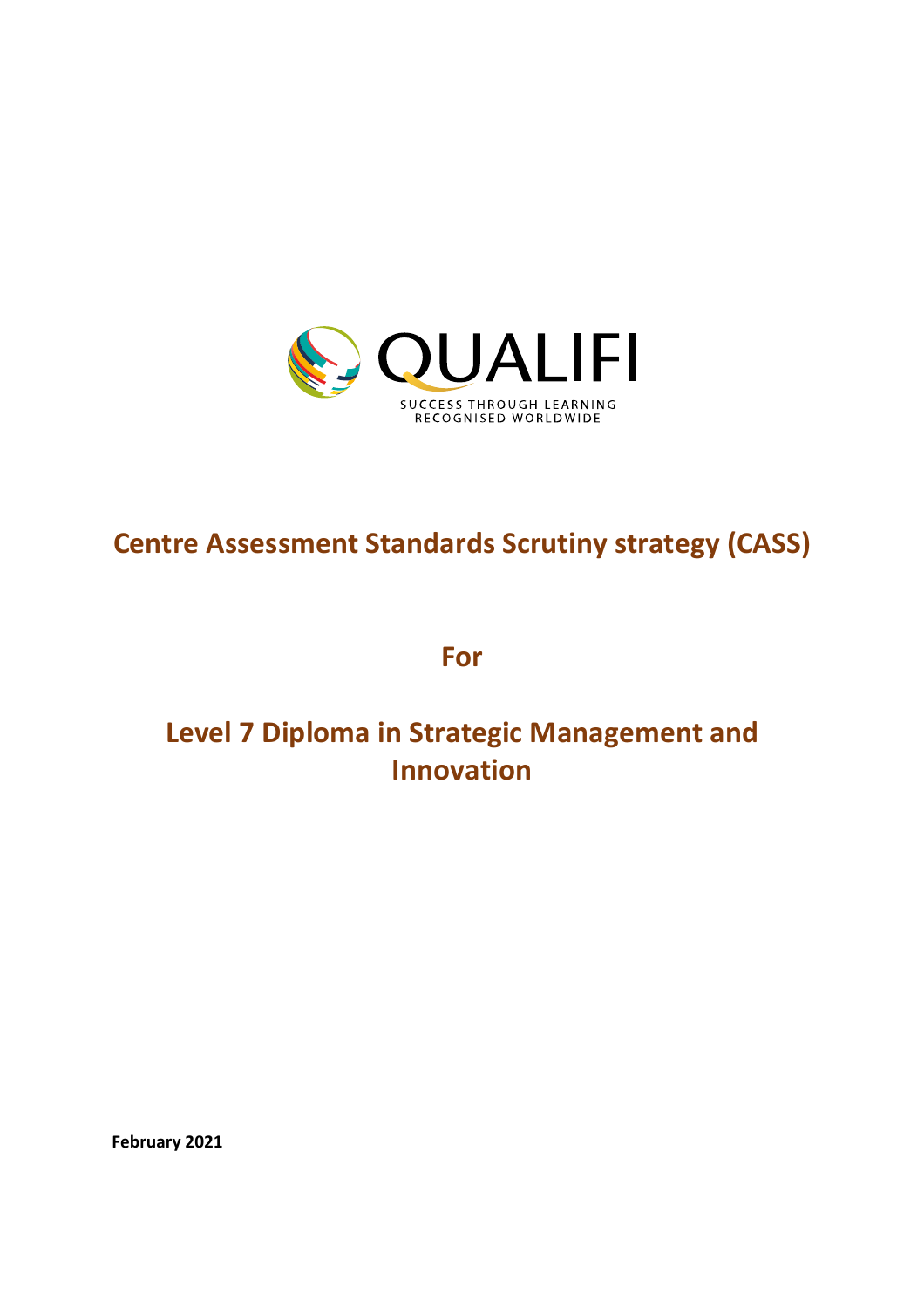# **Contents**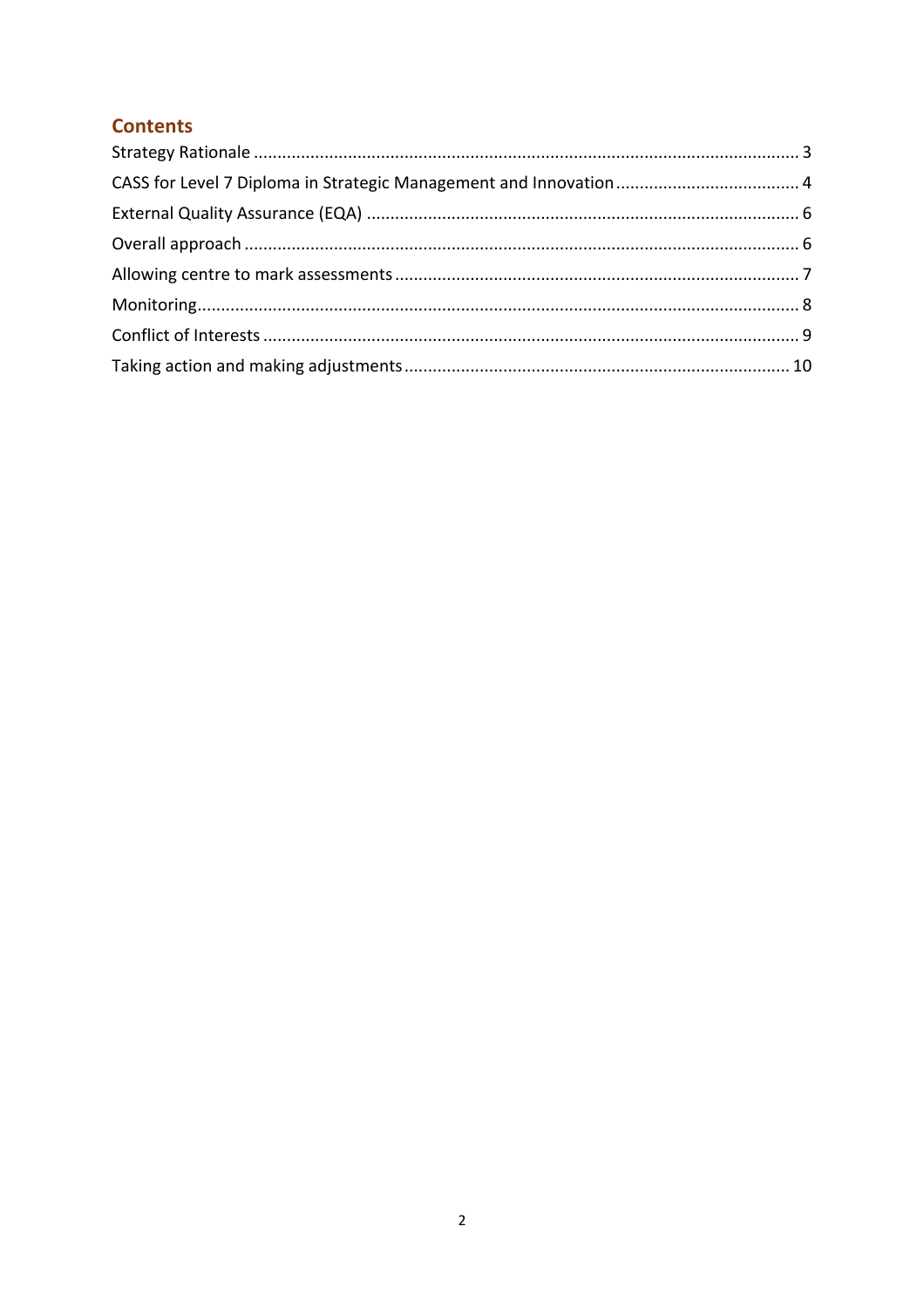## **Strategy Rationale**

The strategy includes the following factors:

- the typical course of study for the qualification sessional, roll on roll off, fixed start/end dates for the qualification
- the typical duration of the course of study number of weeks, months or terms
- the typical learner undertaking the qualification adult learners in the workplace and accredited study centres in the UK and internationally
- $\bullet$  the typical type of centre delivering the qualification  $-$  FE College, private training provider, HE College, university, school, academy, overseas centre
- the number of components in the qualification and the number of these that are marked by a centre – the number of units within the qualification and number of centre devised assessments associated with the units
- the typical evidence generated for the qualification assignments, a portfolio of evidence, assessor observation, multiple choice question papers, oral and written feedback
- the assessment model units that are marked or graded
- the number of learners taking the qualification the overall number and whether these are following the same course of study
- the time period over which all components for a qualification are sampled
- the number of learners sampled during each activity for each component based on the EQA sampling strategy and rationale
- the content of the monitoring sample of learners a sample checking involves learners that have already received results for their qualification or only those that have yet to receive results and whether all or some learners are sampled prior to receiving results
- the intended outcome of monitoring activities to inform future changes to processes, monitoring visits or if certificates need to be revoked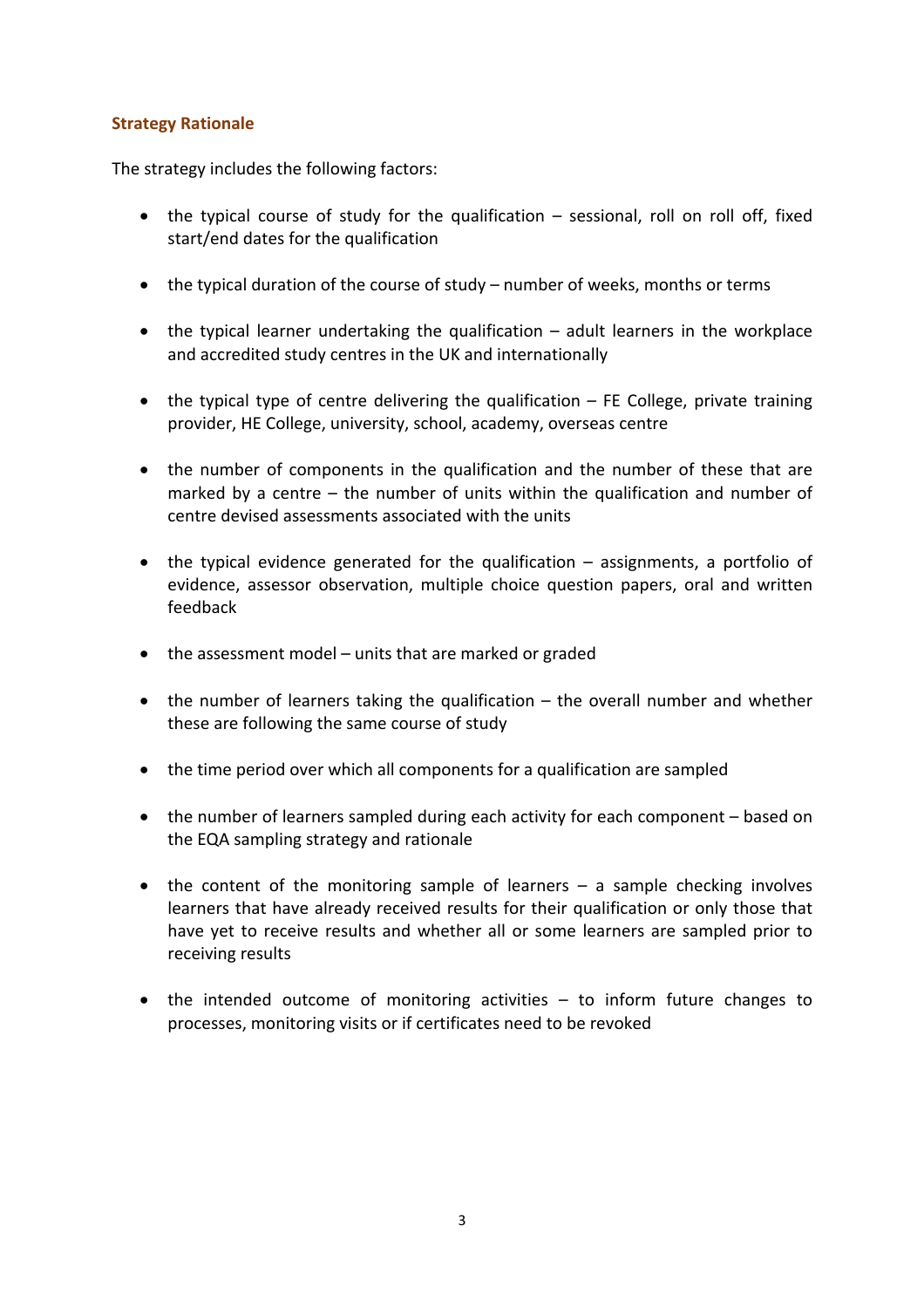# **CASS for Level 7 Diploma in Strategic Management and Innovation**

| <b>Key Factors</b>                                   |                                                       |
|------------------------------------------------------|-------------------------------------------------------|
|                                                      | Roll on roll off intakes. Face to face,               |
| Course of study                                      | classroom-based, online or blended                    |
|                                                      | learning methods                                      |
| Duration of study (average)                          | Total Qualification Time (TQT) is 1200 hours          |
|                                                      | and 480 hours out of TQT are Guided                   |
|                                                      | Learning Hours (GLH)                                  |
| Learner profile                                      | Adult learners - aged 19+                             |
| Centres delivering                                   | <b>Further Education Colleges, training</b>           |
|                                                      | providers                                             |
| <b>Qualification components</b>                      | Seven mandatory units                                 |
|                                                      | Formative and summative assignments,                  |
| Evidence                                             | worksheet, assessor observation, peer                 |
|                                                      | assessment and portfolio of product                   |
|                                                      | evidence                                              |
|                                                      | Written assignments                                   |
| Assessment model                                     | All assignment questions are provided by              |
|                                                      | Qualifi<br>The number of learners will vary depending |
|                                                      | on the delivery model. Assessment                     |
|                                                      | requirements will be consistent. Internal             |
| Number of learners taking the qualification          | quality assurance and external quality                |
|                                                      | assurance to be conducted                             |
|                                                      | All components.                                       |
|                                                      | All assessments - once internally marked              |
|                                                      | and verified internally, across all units and         |
| Components of the qualification to be                | assessors.                                            |
| monitored                                            |                                                       |
|                                                      | Learners from various cohorts to be                   |
|                                                      | sampled by Qualifi's EQA (based on the                |
|                                                      | centre delivery model, duration)                      |
|                                                      | On completion of the first cohort plus                |
|                                                      | subsequent cohorts if multiple registered at          |
|                                                      | once.                                                 |
| Timing of monitoring                                 |                                                       |
|                                                      | Monitoring can take place at any time                 |
|                                                      | during the year depending on the                      |
|                                                      | requirement                                           |
| Number of components sampled during                  | All components across multiple learners               |
| monitoring                                           | (based on the EQA sampling strategy)                  |
| Time period for sampling qualification<br>components | Roll on, roll off basis                               |
| Number of learners sampled during each               | Based on the EQA sampling strategy $-$                |
| monitoring                                           | minimum of 10 students, or 20% of total,              |
|                                                      | whichever is higher                                   |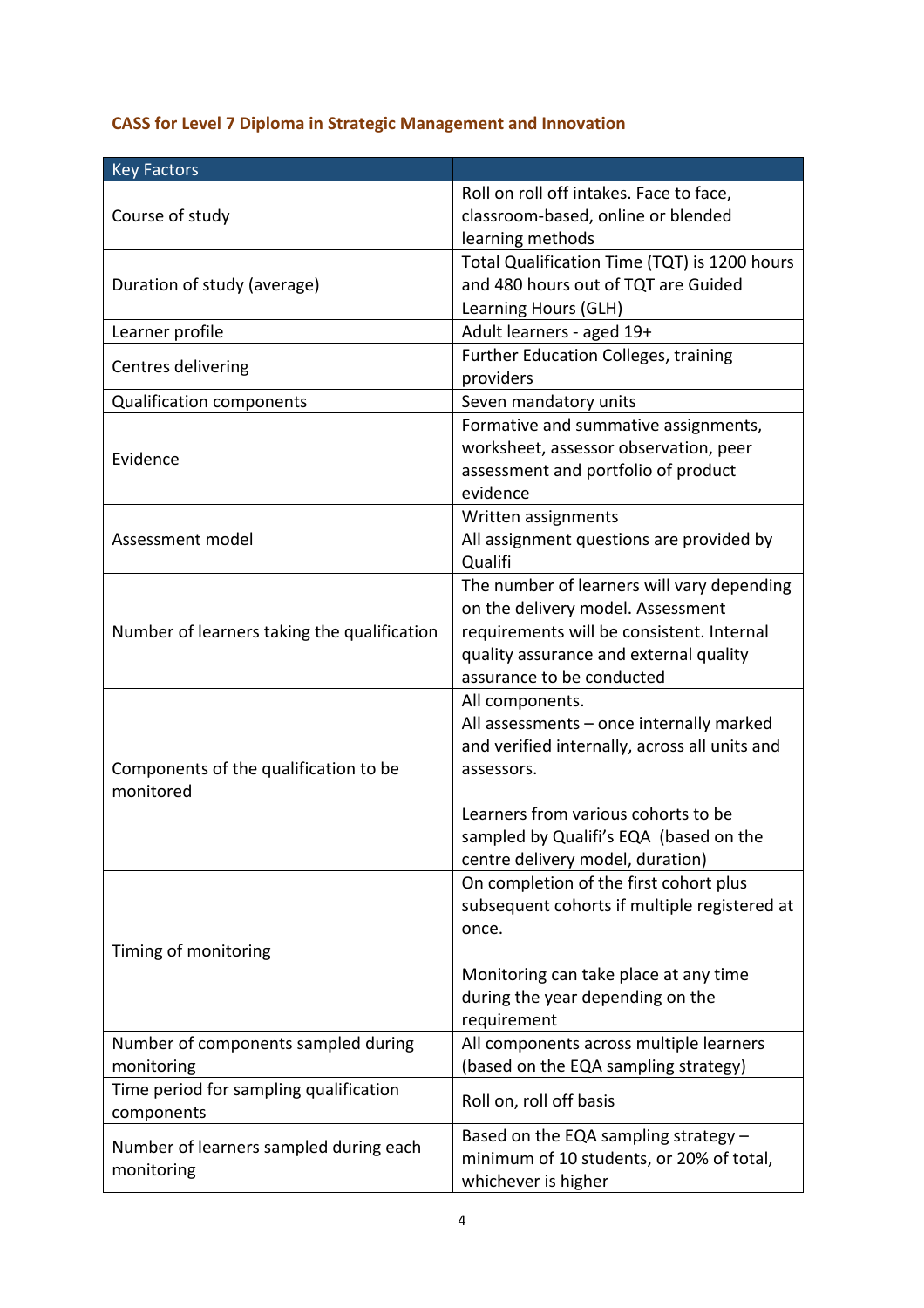| Content of monitoring sample    | All learners that have completed Qualifi's<br>standard assessments successfully |
|---------------------------------|---------------------------------------------------------------------------------|
| Intended outcomes of monitoring | As mentioned in the External Quality                                            |
|                                 | Assurance report:                                                               |
|                                 | Centre staff involved in assessment<br>assessing and internal verification      |
|                                 | Compliance to assessment practices                                              |
|                                 | Compliance to internal quality assurance<br>procedures                          |
|                                 | Compliance of centre management to                                              |
|                                 | practices                                                                       |
|                                 | Learner experience                                                              |

Factors will vary and specific attention will be given to the variation in delivery models and course durations via the external quality assurance process.

Additional considerations (centre specific) to the strategy:

- Monitoring to take place (ahead of certification) if a centre has not previously marked assessments for the qualification.
- At approval, all members of the centre staff involved in the qualification will be approved. Centre staff updates to be provided by the centre. Any additional centre staff will be approved and all staff to be monitored during the EQA process.
- Monitoring to take place if there is a significant increase in learner registration for the qualification since the last EQA monitoring based on the risk management of centres.
- An additional EQA monitoring would take place if the two annual visits had been carried out:
	- o if there is any suggestion of malpractice
	- o maladministration in relation to delivery
	- o assessment and certification of learners when the qualification content changes considerably as a result of a review and development based on national occupational standards or industry requirements. This would apply to any centre offering the qualification once it had been changed
	- o where the professional standard (licence to practise) is changed
	- o if an analysis of data and evidence suggests any additional scrutiny is required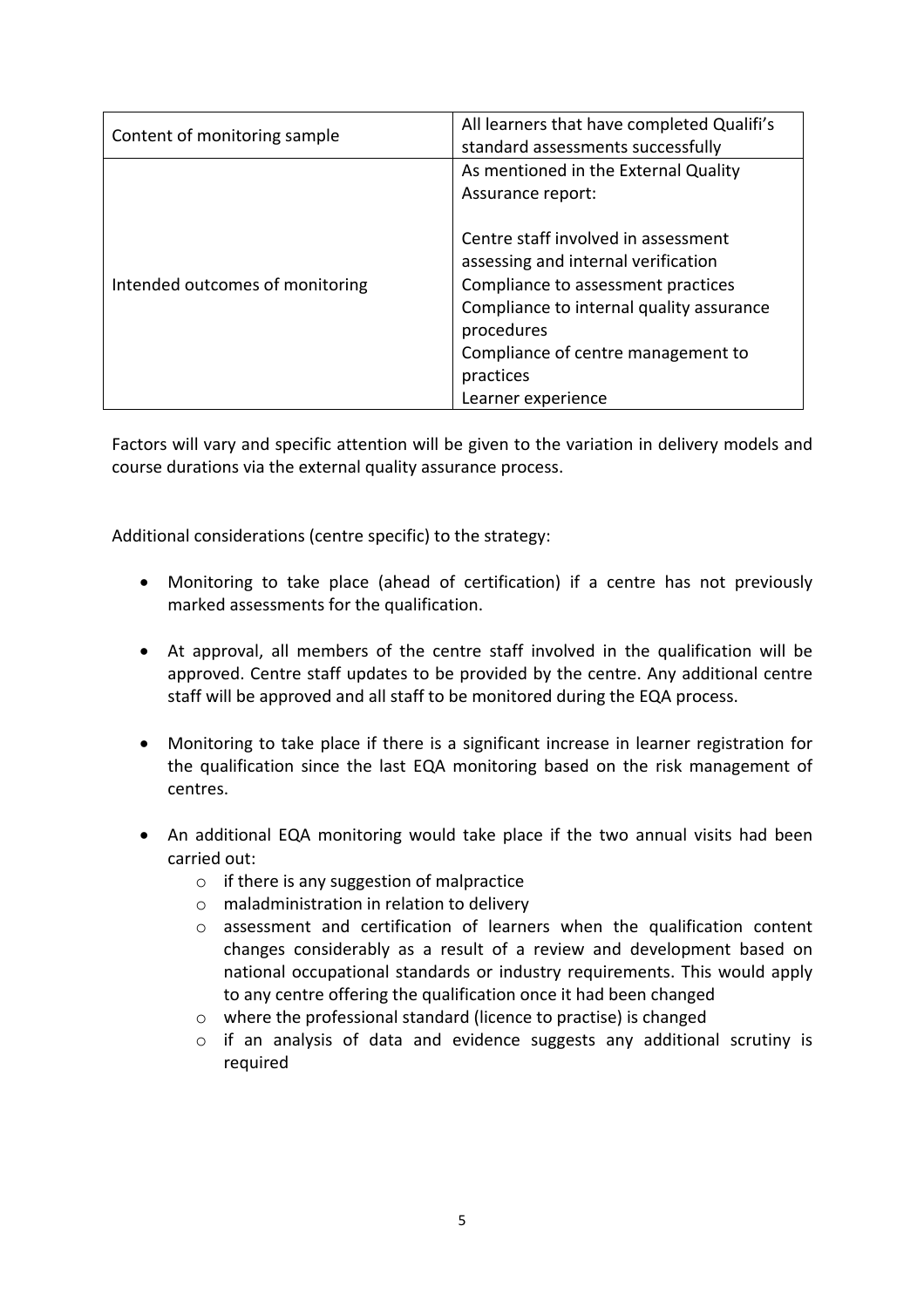# **External Quality Assurance (EQA)**

External quality assurance with regards to centres will include:

- reviewing assessments marked by each centre (all assessors)
- reviewing individual assessments within a qualification (all assessments)
- assessments of specific components of a qualification
- assessments undertaken on a range of cohorts within a centre

As part of the external quality assurance monitoring process, centres will be provided with a Learner Verification Report (LVR) which is a written feedback following sampling of centre assessed marking. The LVR must include the following:

- details of the qualifications and learners of which the external quality assurance has taken place
- centre staff involved in assessment assessing and internal verification
- compliance with assessment practices
- compliance with internal quality assurance procedures
- compliance with centre management practices
- learner experience
- compliance with data protection
- EQA sampling record
- actions points from the last EQA report
- recommended actions to be taken by the centre
- recommendations and comments on best practice

#### **Overall approach**

In considering the overall approach of Centre Assessment Scrutiny, the areas below have been paid particular attention:

- whether the assessment marking by the centre is considered appropriate or no, for particular assessments within a particular qualification or type of qualification
- the appropriateness of the approach to assessment by the centre based on the nature of the evidence produced by learners in the relevant assessment
- whether the approach is appropriate or not to ensure valid and manageable qualifications based on the risks it has identified in relation to the qualification
- how the approach to assessment ensures that certificate claims are accurate and, if certificate claims are inaccurate, what could be the possible reasons
- what the centre needs to do to remain compliant or become compliant with the stipulated conditions.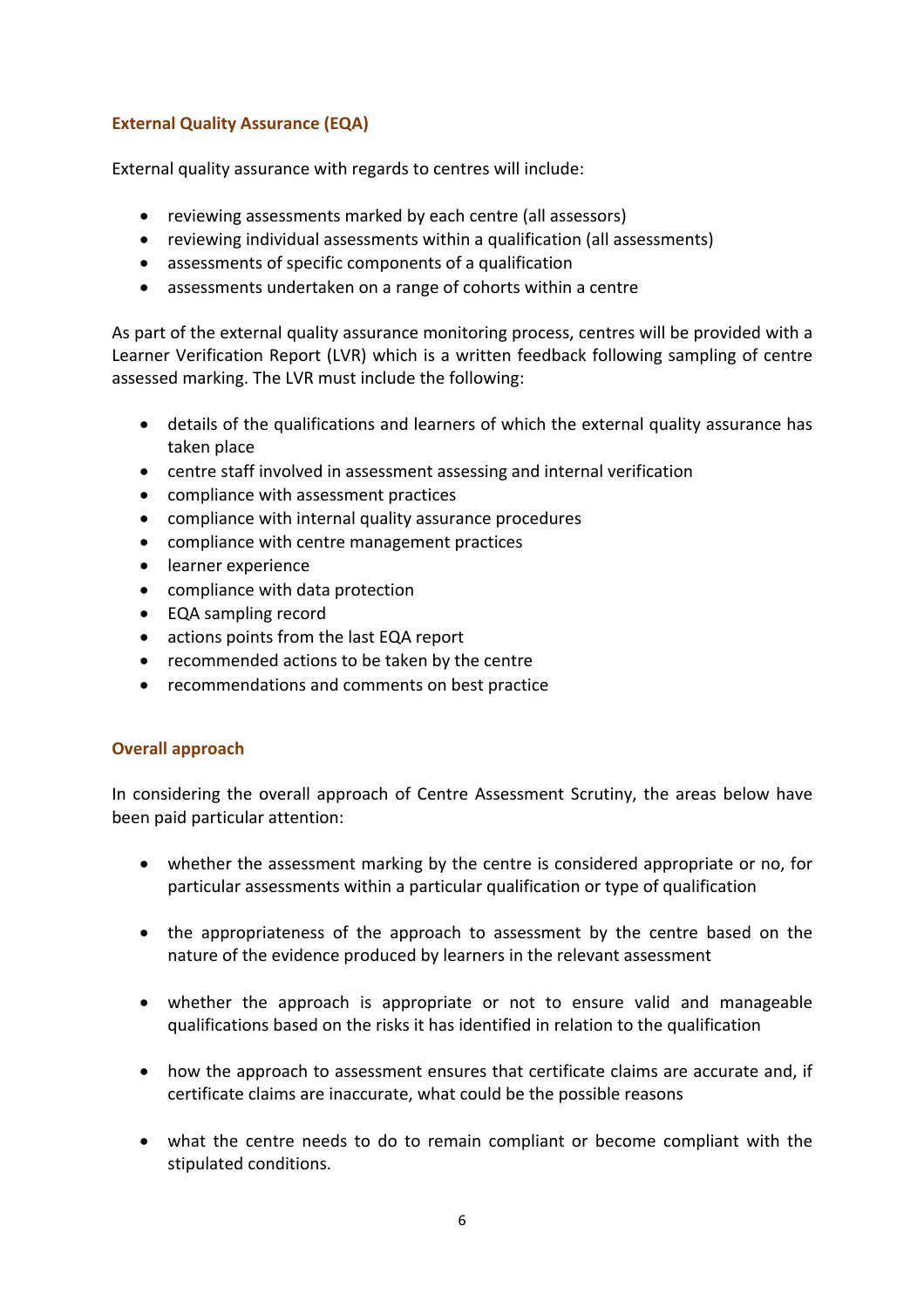Written feedback will be recorded within the Qualifi External Quality Assurance Report and provided to the centre following each external quality assurance monitoring visit.

### **Allowing centre to mark assessments**

Centres will be subject to a rigorous, centre approval process. Only once a centre has met all of the approval criteria will they be entitled to offer Qualifi qualifications. There are several checks made on the centre to ensure they have sufficient staff, skills, knowledge and competence, staff development and expertise to devise internally assessed assessments for the qualifications that they are delivering.

For each qualification, centre staff will be approved based on:

- relevant qualifications held
- experience and expertise based on the subject area
- evidence on continuous professional development

Only when a member of centre staff satisfies the above criteria will they be approved to assess the qualification for which they wish to be approved. Centre staff will be monitored at each external quality assurance monitoring. Any additional staff wanting to assess the qualification will need to be approved ahead of assessing the qualification.

Centres and subsequently staff will be approved per qualification, based on staff competence and the anticipated learner numbers for each qualification, ensuring that staff ratios are appropriate.

Qualifi will provide training for centre staff to support them with the development of assessment materials for each qualification.

Assessment guidance and support materials will be provided for every qualification that is internally devised and assessed. The guidance documents provided for centres are:

- centre guidance for assessors
- centre guidance for Internal Verifiers
- guide to centre and qualification approval
- IQA template with guidance
- Learner Verification Report (LVR) template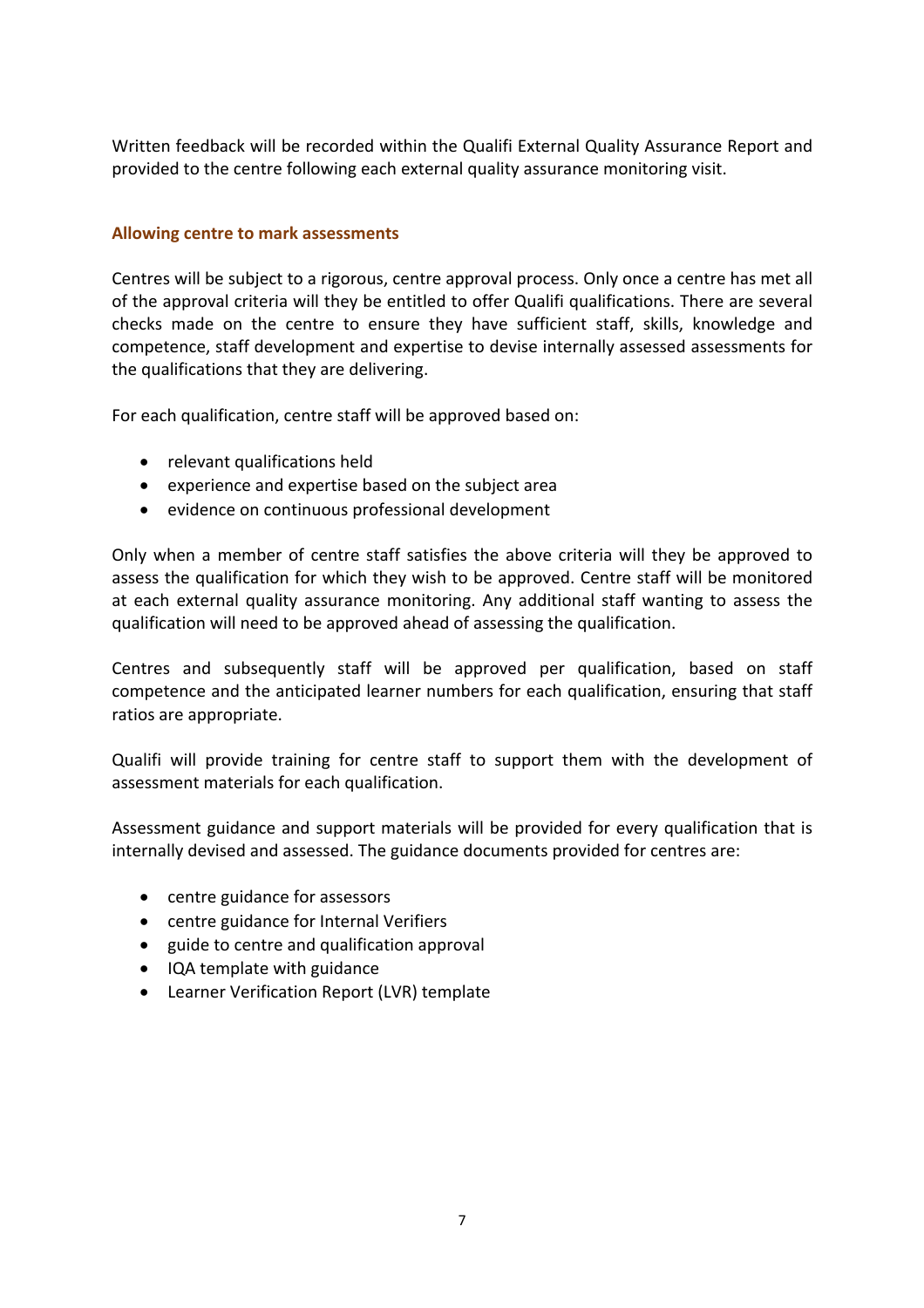### **Monitoring**

- Justification for the CASS of centre-assessed qualifications the monitoring of centres will be based on risk management – per qualification to include centre staff, number of learners, locations of assessment (if applicable), assessment methods used to internally assess the components of the qualification. The approach will be supported by the Qualifi External Quality Assurance (EQA) policy.
- Selection of personnel to undertake CASS of centre-assessed qualifications recruitment will be carried out to ensure all Qualifi EQAs are appropriately qualified, experienced and knowledgeable about the qualifications that they monitor. Selection processes will be carried out by the Quality Assurance team.
- Training provided for those personnel undertaking the monitoring of CASS at centres carrying out centre-based assessments – the EQAs will undertake an induction to Qualifi following selection. This will be followed by training on the external quality assurance processes to be applied. Further training and standardisation throughout the year will be carried out.
- Ensuring that personnel undertaking monitoring activities remain suitable CPD schedules and logs for all to be submitted on an annual basis and as part of the external quality assurance team resource review. It is a mandatory requirement for EQAs to maintain their own CPD that is relevant to the qualifications of which they assure the quality externally and submit this to Qualifi.
- Information centres are required to retain to enable CASS to be carried out clear guidance documentation will be provided to centres to enable them to maintain information and records for monitoring purposes. Communication will be established prior to any monitoring visits to ensure the centres are aware of the information and assessment records requested for review.
- The requirement for centres to retain any data (including evidence generated by learners and marked by centres) is necessary to allow it to undertake Centre Assessment Standards Scrutiny (CASS) – guidance is provided to centres based on the documentation required for external quality assurance monitoring.
- Ongoing monitoring of centres will take place once a centre has been approved to offer qualifications (monitoring to check staff, delivery model and planned assessments). Monitoring to be completed twice per year for a qualification upon completion of the first cohort (first monitoring) prior to any certificate claims being made by the centre. Six months after the first monitoring, a second monitoring will take place. Additional monitoring could be activated should there be any unusual spikes in registrations / certificate claims between the planned monitoring visits. Qualifi will be proactive in monitoring the data for each centre in relation to registration and certificate claims, ensuring no additional risk could occur through this process.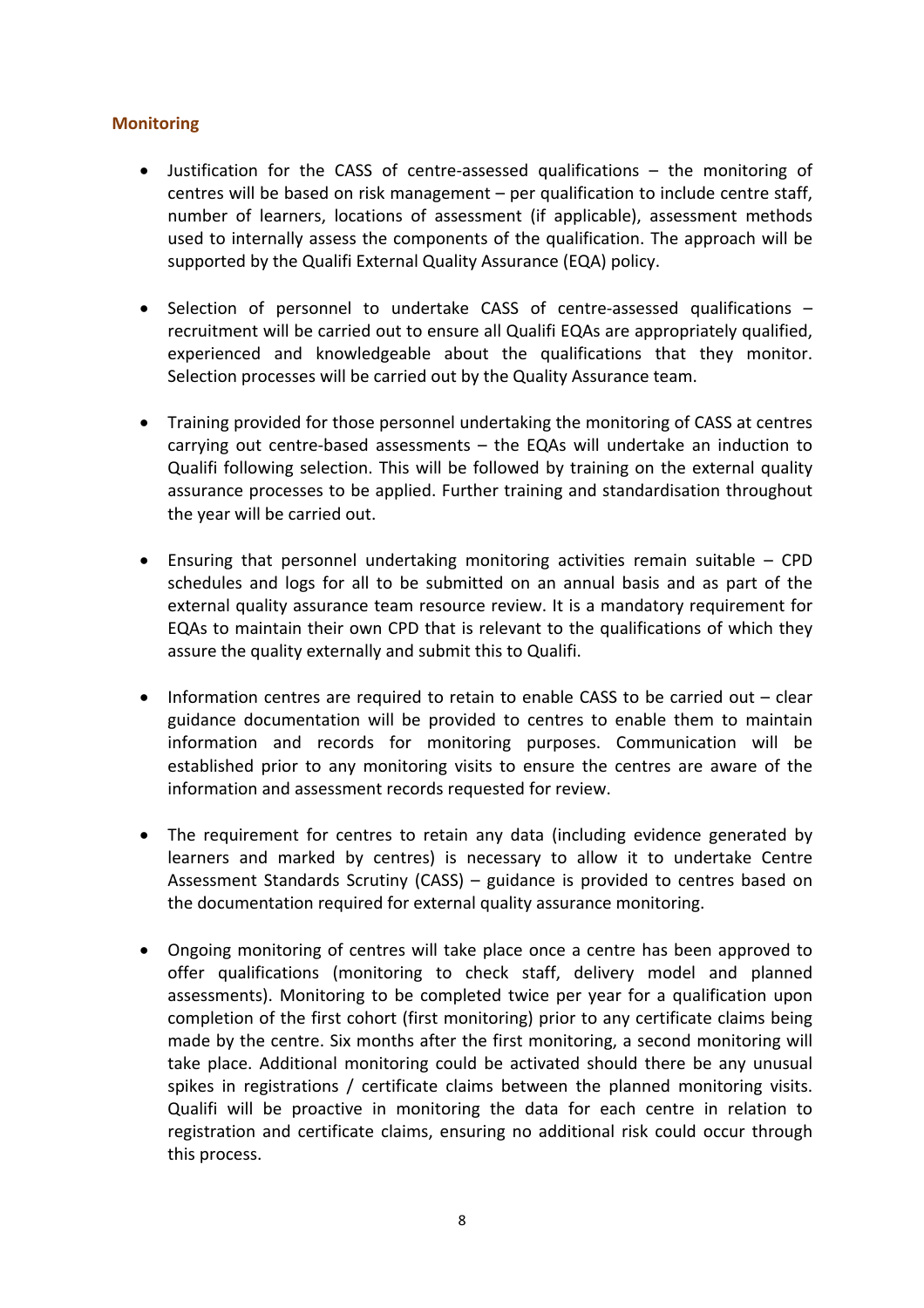- Feedback to centres and monitoring of centres' performance over time written feedback will be provided to centres following every external quality assurance monitoring activity via the Qualifi External Quality Assurance Report. Centre activity reports (registration / certification) will be generated monthly and will be shared with each centre. These reports would also be used to flag any unusual trends and trigger an external quality assurance monitoring if required.
- Ongoing training and guidance will be provided to centres both via generic training sessions and updates but also through a centre requesting a bespoke training session based specifically on its own needs. Training, guidance and support will be provided on ways to deliver and assess qualifications.
- The sampling approach the Qualifi External Quality Assurance sampling strategy will be used to ensure that sampling of centre assessments are appropriate. This will include a sample of learners across each assessor. Each assessment method relates to assessments that have been assessed internally.
- Selecting examples of marking the centre will be advised of the sample chosen by the external quality assurer ahead of the external quality assurance monitoring visit to enable them to prepare and make available all of the necessary documentation.

## **Conflict of Interests**

- Identification and monitoring of all relevant conflicts of interest and any scenario that could foreseeably lead to such a conflict in the future – each EQA will be required to declare any conflict with a centre or any staff working at a centre that is approved by Qualifi.
- Conflict of interest declarations will be reviewed and completed annually. As part of their contracts of interest agreement for work, EQAs will be required to declare any conflict should it arise outside of the annual review.
- Allocations of EQAs to centres will include consideration of any conflict of interest that has been flagged. Any conflict of interest will lead to an alternative EQA being allocated to the centre.
- Take all reasonable steps to prevent the occurrence of any malpractice or maladministration in relation to the delivery or marking of assessments by a centre – the Qualifi quality assurance processes will be used to ensure any acts of malpractice or maladministration are prevented through rigorous quality assurance. Quality monitoring will be carried out at the centre approval stage and twice per year as part of qualification quality assurance monitoring visits. Other mechanism for monitoring will include monitoring of registration numbers, certification claims and staff resources (centre staff to be approved before working with a qualification).